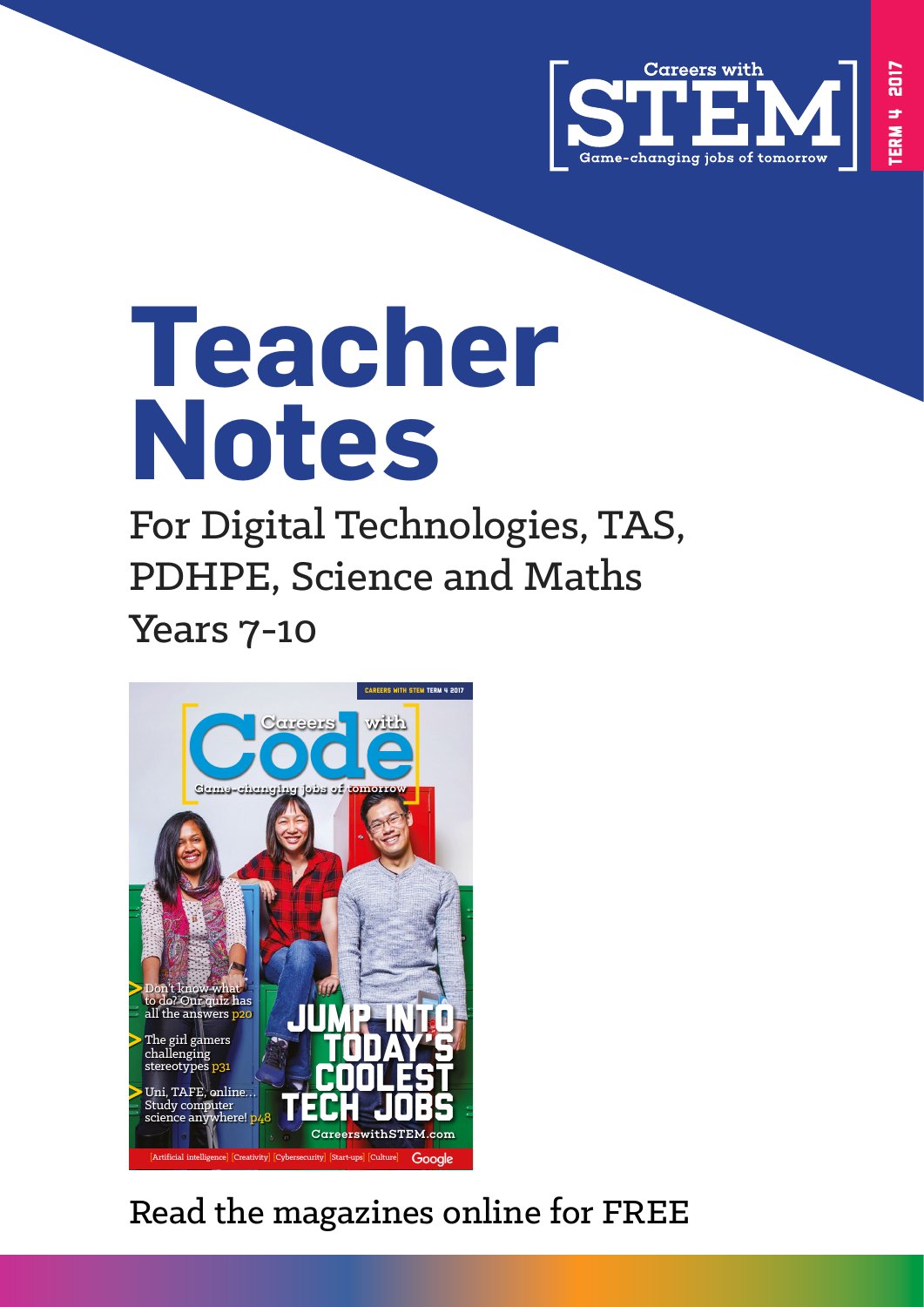## **About Careers with STEM**

The Careers with STEM series includes four quarterly magazines, along with website articles, teacher resources and videos across four STEM areas: science, technology, engineering and mathematics. The focus is on independent inquiry and constructivist learning.

Each magazine issue provides inspiring stories, statistics and up-to-date information on the careers of the future, and is based on the premise of discovering new areas of innovation through STEM + X – where X is another field of study, a personal passion, or a world changing goal.

**To order additional copies for events, clubs or classrooms, or for annual subscriptions and additional resources, career stories and videos go to: CareerswithSTEM.com**

# **Who are these notes for?**

The Careers with STEM Teacher Notes are for teachers, careers advisors, parents, STEM-based institutions, or mentors that could use the guides to expose and inspire students towards STEM careers. For teachers, they are ideally suited to the Years 7–10 high school classroom.

These activities are designed specifically for students to gain insight into a variety of STEM careers across a range of topics, as well as, meet specific content based curriculum outcomes. In the classroom, most of the activities will allow teachers to link to industry and skills based curriculum outcomes, for example:

#### **Science**

#### **Science as a Human Endeavour**

• Solutions to contemporary issues that are found using science and technology, may impact on other areas of society and may involve ethical considerations [\(ACSHE135\)](http://v7-5.australiancurriculum.edu.au/science/curriculum/f-10?layout=1#cdcode=ACSHE135&level=8)

• People use science understanding and skills in their occupations and these have influenced the development of practices in areas of human activity [\(ACSHE136\)](http://v7-5.australiancurriculum.edu.au/science/curriculum/f-10?layout=1#cdcode=ACSHE136&level=8)

• People use scientific knowledge to [evaluate](http://www.australiancurriculum.edu.au/glossary/popup?a=S&t=evaluate) whether they accept claims, explanations or predictions, and advances in science can affect people's lives, including generating new career opportunities [\(ACSHE160\)](http://www.australiancurriculum.edu.au/curriculum/contentdescription/ACSHE160)

• Advances in scientific understanding often rely on developments in technology and technological advances are often linked to scientific discoveries [\(ACSHE158\)](http://v7-5.australiancurriculum.edu.au/science/curriculum/f-10?layout=1#cdcode=ACSHE158&level=9)

#### **Scientific Inquiry Skills**

• Identify questions and problems that can be investigated scientifically and make predictions based on scientific knowledge [\(ACSIS139\)](http://v7-5.australiancurriculum.edu.au/curriculum/dummycontentdescription/ACSIS139)

• Formulate questions or hypotheses that can be investigated scientifically [\(ACSIS164\)](http://v7-5.australiancurriculum.edu.au/science/curriculum/f-10?layout=1#cdcode=ACSIS164&level=9)

#### **Technology Years 7/8 Knowledge and understanding**

• Investigate how digital systems represent text, image and audio data in binary [\(ACTDIK024\)](http://v7-5.australiancurriculum.edu.au/technologies/digital-technologies/curriculum/f-10?layout=1#cdcode=ACTDIK024&level=7-8)

#### **Processes and Production**

• Acquire data from a range of sources and evaluate authenticity, accuracy and timeliness [\(ACTDIP025\)](http://app.australiancurriculum.edu.au/Mobile/Curriculum/ContentDescription/03656f2c-bf45-49c0-bdad-1a65a0e0ca3d)

• Analyse and visualise data using a range of software to create information, and use structured data to model objects or events [\(ACTDIP026\)](http://v7-5.australiancurriculum.edu.au/technologies/digital-technologies/curriculum/f-10?layout=1#cdcode=ACTDIP026&level=7-8)

• Define and decompose real-world problems taking into account functional requirements and economic, environmental, social, technical and usability constraints [\(ACTDIP027\)](http://v7-5.australiancurriculum.edu.au/technologies/digital-technologies/curriculum/f-10?layout=1#cdcode=ACTDIP027&level=7-8)

• Design the user experience of a digital system, generating, evaluating and communicating alternative designs [\(ACTDIP028\)](http://v7-5.australiancurriculum.edu.au/technologies/digital-technologies/curriculum/f-10?layout=1#cdcode=ACTDIP028&level=7-8)

• Design algorithms represented diagrammatically and in English, and trace algorithms to predict output for a given input and to identify errors [\(ACTDIP029\)](http://v7-5.australiancurriculum.edu.au/curriculum/dummycontentdescription/ACTDIP029)

• Implement and modify programs with user interfaces involving branching, iteration and functions in a generalpurpose programming language [\(ACTDIP030\)](http://v7-5.australiancurriculum.edu.au/technologies/digital-technologies/curriculum/f-10?layout=1#cdcode=ACTDIP030&level=7-8)

• Plan and manage projects that create and communicate ideas and information collaboratively online, taking safety and social contexts into account [\(ACTDIP032\)](http://v7-5.australiancurriculum.edu.au/technologies/digital-technologies/curriculum/f-10?layout=1#cdcode=ACTDIP032&level=7-8)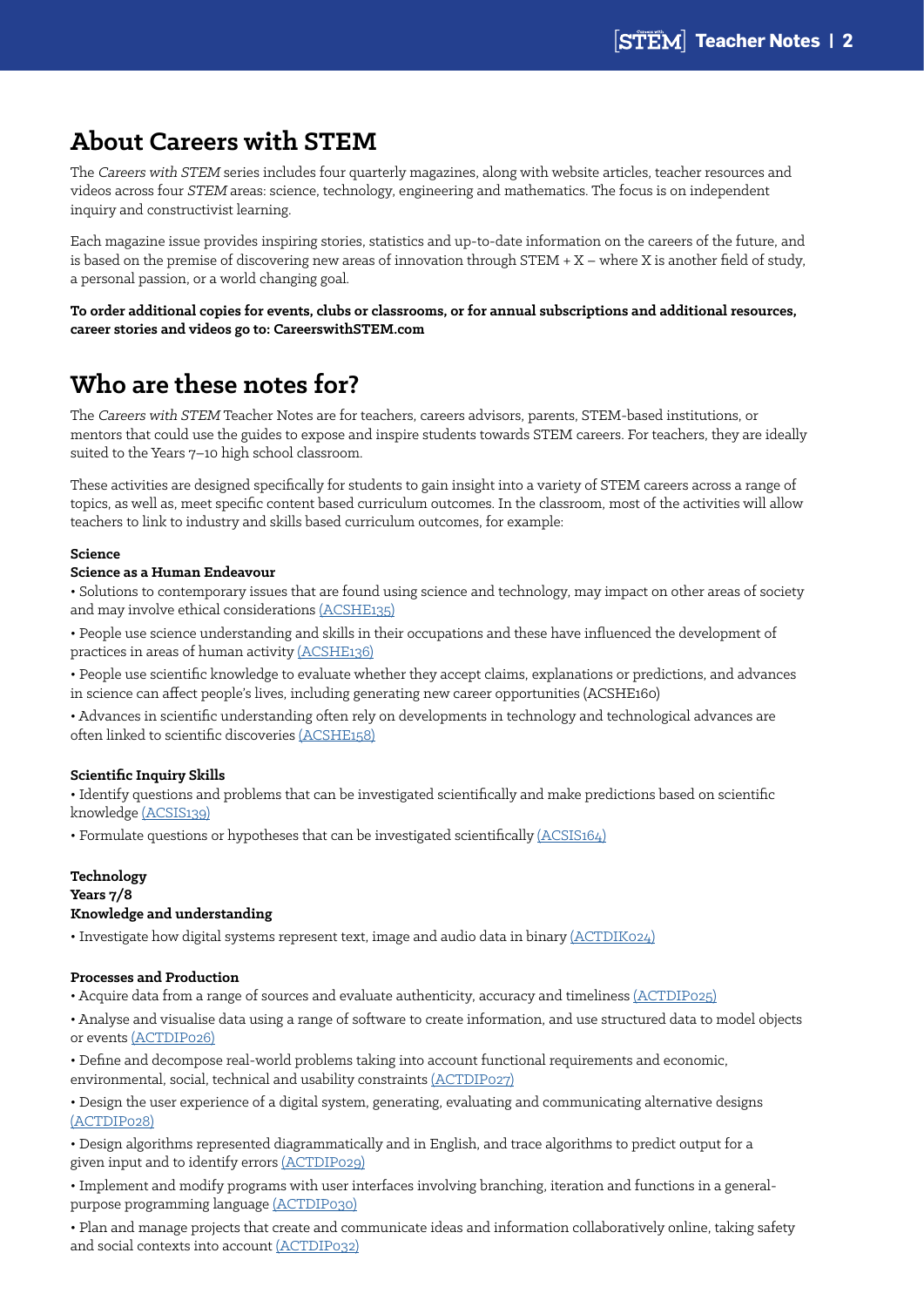### **STEM** Teacher Notes | 3



#### **Years 9/10 Processes and Production**

• Analyse and visualise data to create information and address complex problems, and model processes, entities and their relationships using structured data [\(ACTDIP037\)](http://v7-5.australiancurriculum.edu.au/technologies/digital-technologies/curriculum/f-10?layout=1#cdcode=ACTDIP037&level=9-10)

• Design the user experience of a digital system by evaluating alternative designs against criteria including functionality, accessibility, usability, and aesthetics [\(ACTDIP039\)](http://v7-5.australiancurriculum.edu.au/curriculum/dummycontentdescription/ACTDIP039)

• Design algorithms represented diagrammatically and in structured English and validate algorithms and programs through tracing and test cases [\(ACTDIP040\)](http://v7-5.australiancurriculum.edu.au/curriculum/dummycontentdescription/ACTDIP040)

• Implement modular programs, applying selected algorithms and data structures including using an object-oriented programming language [\(ACTDIP041\)](http://v7-5.australiancurriculum.edu.au/technologies/digital-technologies/curriculum/f-10?layout=1#cdcode=ACTDIP041&level=9-10)

• Contexts include reflection of 'national priorities including workforce needs'.

#### **Maths**

• Money and financial mathematics in the Number and Algebra content descriptor across all years

#### **Additional resources**

Are you new to programming and computer science? If so, you may find the websites below useful to access tools and ideas to get started:

• A range of non-computer based classroom activities designed for young learners and those new to computational thinking. [bit.ly/CSUnPlugged](http://csunplugged.org/network-protocols/#Curriculum_Links)

• A hub of activities for students and teachers to assist the integration of the Australian Curriculum: Digital Technologies (K-10), presented by Education Services Australia. [www.digitaltechnologieshub.edu.au/](http://www.digitaltechnologieshub.edu.au/)

# **How to use the STEM + X activities grid**

The STEM + X activities grid aims to provide a variety of student activities across a wide range of 'X' categories, while developing different skill-sets required for flexible career options. This term, the focus is on Engineering.

## **STEM + X rows – and what they mean**



Science and everything experimental and inquiry-based



Includes computational thinking and digital technologies

Maker space and design thinking tasks; building or making something to solve a problem



Anything related to numeracy that is accessible and/or applied

# **STEM Integrated** – a combination of two or more STEM skills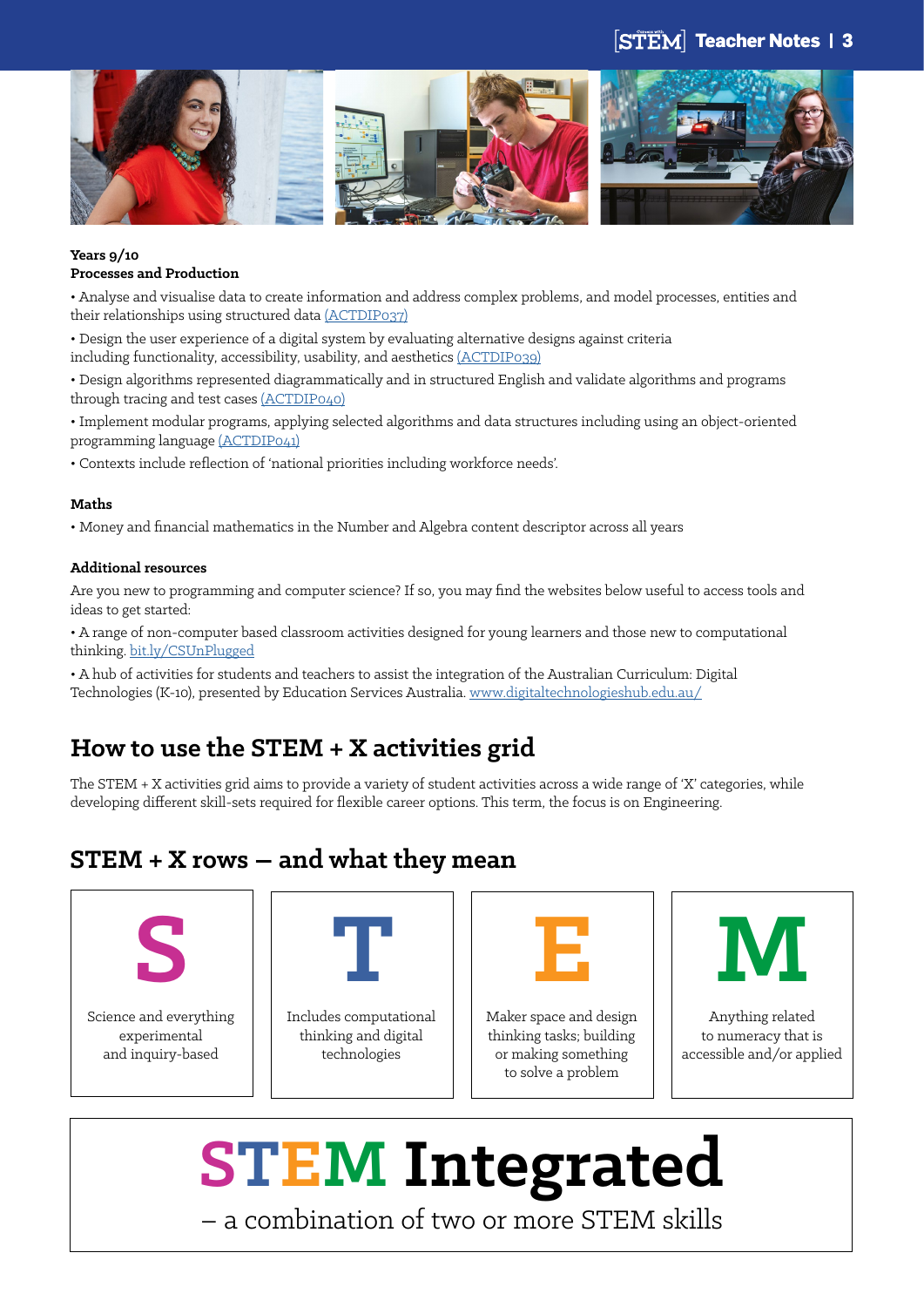# **STEM + X columns – and what they mean**

#### **DOING AND USING CODING**

Students are given an actual activity to do.

#### **CREATING AND MAKING WITH CODING**

Students are given an idea for an activity, but they must design and carry it out themselves in a constructivist manner.

|                           | <b>DOING AND USING CODING</b>                                                                                                                                                                                                                                                                                                                                                                                                                                                                       | <b>CREATING AND MAKING WITH CODING</b>                                                                                                                                                                                                                                                                                                                                                                                                                                                                                                                                          |
|---------------------------|-----------------------------------------------------------------------------------------------------------------------------------------------------------------------------------------------------------------------------------------------------------------------------------------------------------------------------------------------------------------------------------------------------------------------------------------------------------------------------------------------------|---------------------------------------------------------------------------------------------------------------------------------------------------------------------------------------------------------------------------------------------------------------------------------------------------------------------------------------------------------------------------------------------------------------------------------------------------------------------------------------------------------------------------------------------------------------------------------|
|                           | <b>CODING + DRONE ECO-SCIENCE</b>                                                                                                                                                                                                                                                                                                                                                                                                                                                                   | <b>CODING + BIOINFORMATICS</b>                                                                                                                                                                                                                                                                                                                                                                                                                                                                                                                                                  |
| S                         | Use a single sensor attached to a drone to collect data<br>that will provide useful information about your local<br>environment. Will your drone swim, crawl, drive or fly?<br>Quite a few people in the Careers with Code magazine<br>code to collect data; such as Yaya's wheelchair on p24 or<br>Ross Campbell's portable companion robot that can take<br>children's temperatures shown on <b>p47</b> .                                                                                         | Design a mobile app that can be used to collect data<br>for a citizen science project where the data can be<br>accumulated and used by others for a purpose. Perhaps<br>you can design something that helps keep people safe<br>during environmental disasters, such as identifying<br>which power lines are down after a cyclone, or which<br>roads are open after a flood.                                                                                                                                                                                                    |
|                           | Create and write a plan for your drone to monitor one<br>thing in your environment. What are the considerations<br>you'll need to make before using the drone in public?                                                                                                                                                                                                                                                                                                                            | Mobile app design is one of the tech jobs shown on p18,<br>while Professor Nick Falkner on <b>p33</b> is interesting in<br>making cities smarter.<br>For free app design software, go to: marvelapp.com                                                                                                                                                                                                                                                                                                                                                                         |
|                           |                                                                                                                                                                                                                                                                                                                                                                                                                                                                                                     |                                                                                                                                                                                                                                                                                                                                                                                                                                                                                                                                                                                 |
| т                         | <b>CODING + ANIMATION</b><br>Use software to code your own cartoon character and<br>then try animating it to make some simple moves.<br>Before you start, plan your animation by drawing up<br>a story board to outline your goals. When you have<br>finished, reflect on how well you have achieved what<br>you set out to achieve. If you have time, prepare an<br>alternative design and compare the two.                                                                                        | <b>CODING + DESIGN PROJECT MANAGEMENT</b><br>Use two different technologies to design a new product,<br>such as creating your own 3D object in CAD using<br>TinkerCAD and then 3D printing it. If possible, create an<br>app to interact with it in some way. Document the tasks<br>needed to be carried identifying their order, the amount<br>of time they will take, the resources needed, the name<br>and application of the product.                                                                                                                                       |
|                           | Read the stories on Cara Gately on <b>p8</b> and Jessica D'Ali<br>on p19 who bring their own character designs to life.<br>Try any of these animation programs:<br>• tynker.com • scratch.mit.edu • alice.org                                                                                                                                                                                                                                                                                       | See the butterflies Charne Esterhuizen created in CAD<br>to design the dress she showed at Canada's Fashion<br>Week. Go to <b>p22</b> .                                                                                                                                                                                                                                                                                                                                                                                                                                         |
|                           | <b>CODING + HUMANITARIAN ART AND CULTURE</b>                                                                                                                                                                                                                                                                                                                                                                                                                                                        | <b>CODING + ELECTRONICS SELF-DRIVING CARS</b>                                                                                                                                                                                                                                                                                                                                                                                                                                                                                                                                   |
| Е                         | Use Unicode to translate a short famous piece of<br>cultural text, such as a poem, proverb, mantra or slogan<br>that is aimed to inspire and enlighten. If you have time<br>you can code your own image to go with it.<br>unicode-table.com/en/<br>unicode.org/standard/WhatIsUnicode.html                                                                                                                                                                                                          | Design and build a gadget, such as a toy, driverless car,<br>or even part of some hardware, such as the keyboard<br>Googler Shanika on <b>p13</b> made, to carry out a particular<br>function. You can use a commercial kit to build your<br>gadget, or start from scratch with your own materials.<br>When you have finished, have a go at wiring it up, and<br>code it to perform a particular function.<br>Read about self-driving cars on <b>p45</b> with Michael Pearson.<br>See the MakeyMakey kit for an example of creating and<br>coding hardware. bit.ly/Inventionkit |
|                           | <b>CODING + MATHEMATICS</b><br>Use the green operator scripts in Scratch, or any other<br>software you are familiar with, to code a fun maths game<br>to teach children. Maybe this is the beginning of coding<br>a maths tutor AI such as Amy shown on <b>p42</b> ? Before<br>you start programming, provide a flow diagram of your<br>algorithm. Gather information to evaluate your game and<br>provide details on alternative designs.<br>Michael Szewczyk codes games, see p23, and so are the | <b>CODING + FINANCE</b><br>Design an app that provides financial advice for someone<br>and helps them improve their financial literacy.<br>Read about the work Charisse Co is doing at her job in<br>banking on <b>p25</b> or Jesse Arundell's job on <b>p35</b> .                                                                                                                                                                                                                                                                                                              |
|                           | Girl Gamers on <b>p31</b> .                                                                                                                                                                                                                                                                                                                                                                                                                                                                         |                                                                                                                                                                                                                                                                                                                                                                                                                                                                                                                                                                                 |
|                           | See AI Amy at: amy.ac Scratch: scratch.mit.edu                                                                                                                                                                                                                                                                                                                                                                                                                                                      |                                                                                                                                                                                                                                                                                                                                                                                                                                                                                                                                                                                 |
| <b>STEM</b><br>Integrated | <b>CODING + GETTING INVOLVED</b><br>Participate in at least one of the activities on <b>p48</b> and<br><b>p49</b> by preparing a competition entry or undertaking<br>a course or other event. Blog about your experience to<br>help encourage and enlighten future coders.<br>Or take a computer programming course at the Kahn<br>academy. bit.ly/KhanProg                                                                                                                                         | <b>CODING + INNOVATION</b><br>Produce an entry for Microsoft's Imagine Cup by<br>designing and building an invention of your own and<br>then coding it. Will you work on an insideable $(p_46)$ ,<br>or something cultural (p26)? Write the pitch for your<br>invention that could be used on an entry form.<br>Kailun Zhang, Kuan (Jack) Qian and Matilda Stevenson<br>represented Australia in the finals of Microsoft's Imagine<br>Cup competition. Read about their experience on <b>p44</b> .                                                                              |